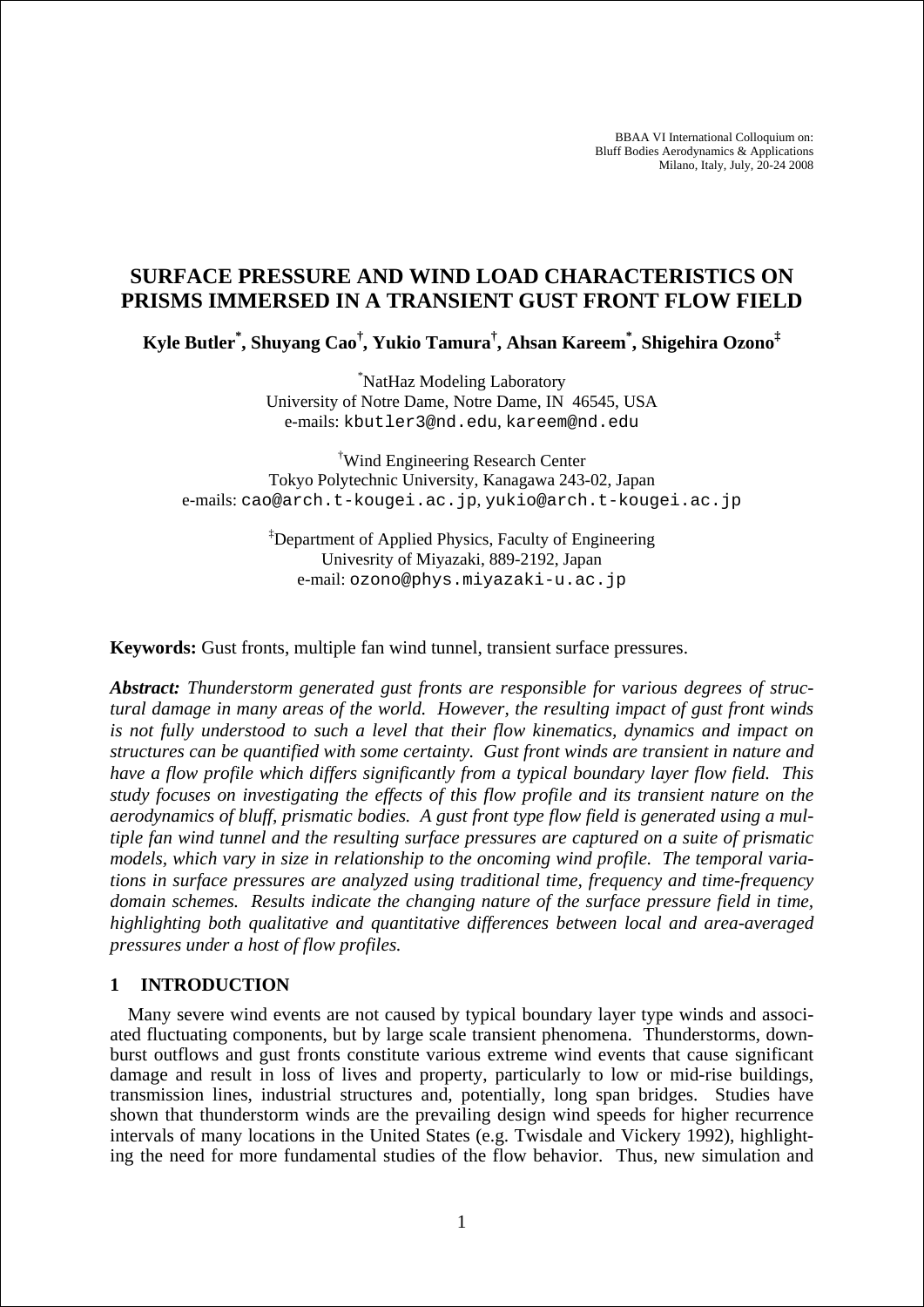modeling techniques are required to capture thunderstorm and gust front characteristics. Some characteristics of these events are, primarily, their respective horizontal wind velocity profiles near the ground surface and their short life span. However, the impacts of such events are not as easily quantified as is the impact of typical synoptic boundary layer flow fields, and little is understood about the true nature of their aerodynamic behavior.

The simulation of downbursts and gust fronts has been attempted through various physical and numerical techniques including impinging jets (e.g. Chay and Letchford 2002), large vortex generators (Sarkar et al. 2006), wall jets (Lin and Savory 2006), and a flat plate at high incidence (Butler and Kareem 2007), along with numerical models aimed at reproducing storm event time histories (e.g. Wood et al. 2001). This work presents the use of a new facility to the study gust front wind loads on structures. As opposed to recreating the entire thunderstorm or downburst structure (ie. a descending core column of air), a more basic approach was undertaken to investigate the broader impacts of the ground level outflow from these events, identifying features in the resulting surface pressure field that distinguish these events from impacts due to synoptic flow systems. In order to accomplish this, a newly designed wind tunnel was employed to isolate the impact of two distinct features of gust front flows: the near ground flow profile shape and the rapid, transient changes. The impact of these conditions were captured on multiple square cross-section, prismatic models, to better understand the basic underlying mechanisms that result from the impact of gust front type flow fields and to compare them with the existing body of research about flows around simple prismatic shapes (e.g. Kareem and Cermak 1984, Lin et. al. 2005). The results presented consider both qualitative and quantitative measures to expose the underlying aerodynamics involved.

Beyond the basic bluff body aerodynamics viewpoint, these experimental results build upon the body of knowledge that is currently being incorporated into a new design framework. The Gust Front Factor (GFF) based approach (Kwon and Kareem 2007) centers around the delineation of the impact of the features commonly associated with gust front type flows. The GFF approach, akin to the gust loading factor approach, provides a framework for the codification of the gust front load effects in building design codes. The factor encapsulates static and dynamic characteristics of gust-front wind effects through their distinguishing features: variation in the vertical velocity profile; dynamic effects induced by the sudden rise in wind speed; non-stationarity of turbulence in gust-front wind; transient aerodynamics. This experimental program attempts to address two of these features: the kinematic effects resulting from the velocity pressure relationship in the profile shape and the transient aerodynamic effects resulting from the rapidly varying flow field.

#### **2 EXPERIMENTAL SETUP**

Experiments were carried out in the 3-D multiple-fan wind tunnel constructed at the University of Miyazaki, a description of which is given in Fig. 1a. It is comprised of a series of 99 fans arranged in a grid-like pattern, each individually controlled through separate AC servo-motors. The development of this facility from a 2-D to 3-D domain and subsequent experiments utilizing this facility have shown its efficacy in generating and reproducing various statistical characteristics of atmospheric flows (e.g. Nishi and Miyagi 1995, Cao et al. 2001, 2002, Ozono et al. 2006). The test section measures 15.5m long (adjustable), 2.6m wide and 1.8m high. Based on the dynamic nature of this system, and its inherent capability to tailor flow fields, it was presented as an ideal choice to aid in the modeling of gust front type outflows.

In this study, emphasis was placed on generating a transient variation of the mean flow profile while also replicating the general shape of a gust front outflow for detailed surface pres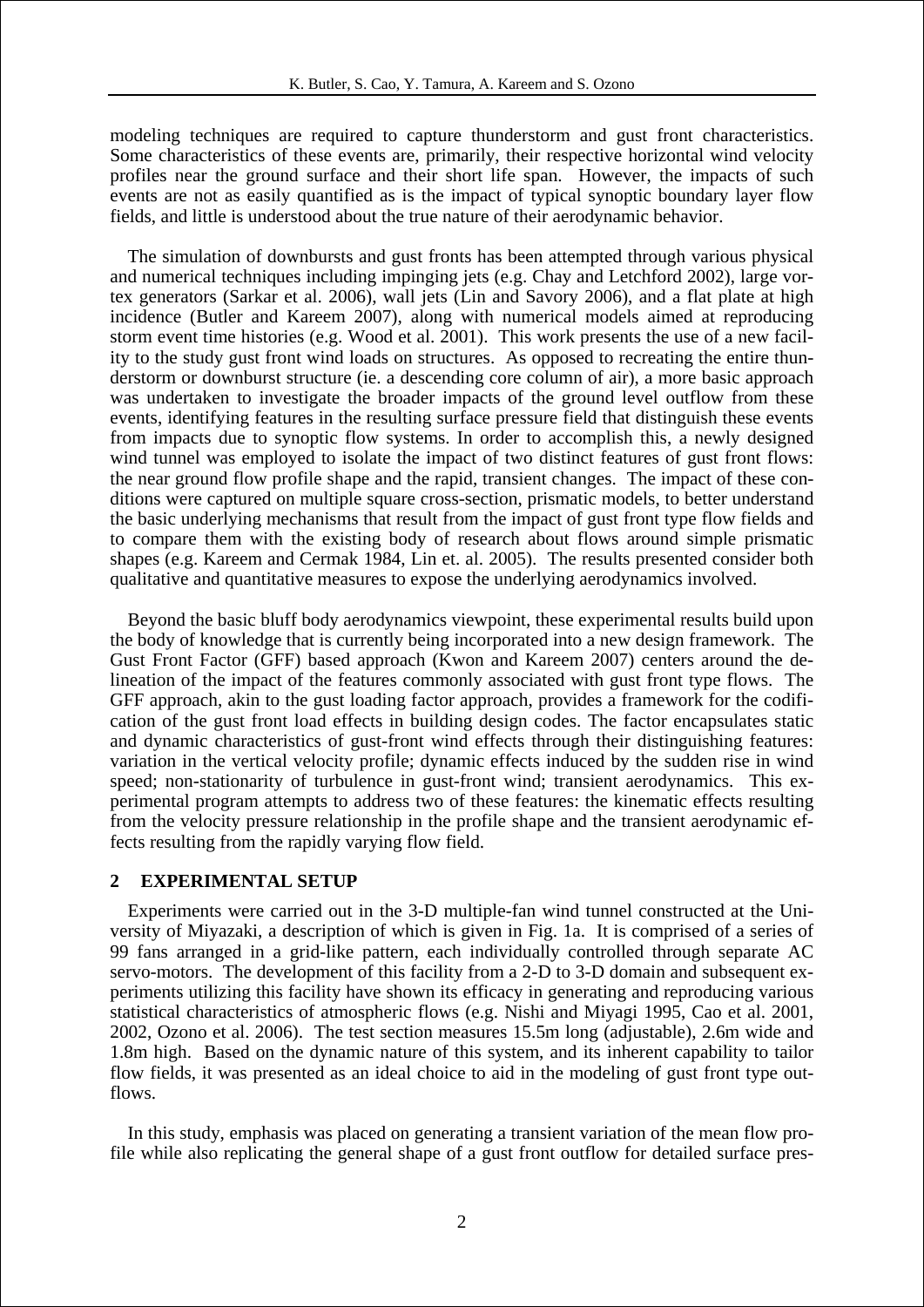sure measurements. The objective was to capture various trends in the pressure response of a prismatic cylinder to both the inflow profile shape and the concurrent increase in flow speed. Surface pressures were monitored on three prismatic models (a general layout of the measurement locations is shown in Fig. 1b) and each varied in height with respect to the height of the level of maximum outflow in the gust profile. The first model (M1) was designed such that the roof level was above the height of the maximum outflow, and contained 176 pressure measurement locations distributed over the windward, side and leeward surfaces. The second prismatic model (M2) was designed such that its height was closest to the level of maximum outflow, and the third prismatic model (M3) was reduced such that its roof level height was below the level of maximum outflow. On each model, pressure measurements were taken at various levels, with 20 pressure measurement locations evenly distributed on each level. Therefore, the smallest model had 60 pressure measurement locations and the mid-height model had 120 measurement locations.



Figure 1: a) Multiple fan wind tunnel setup (Cao et al. 2002) and b) a general schematic of pressure measurement locations on prismatic model.



Figure 2: a) Velocity profile of the initial boundary layer flow and the subsequent gust front outflow and b) the turbulence intensity profile of both the boundary layer and gust front flows.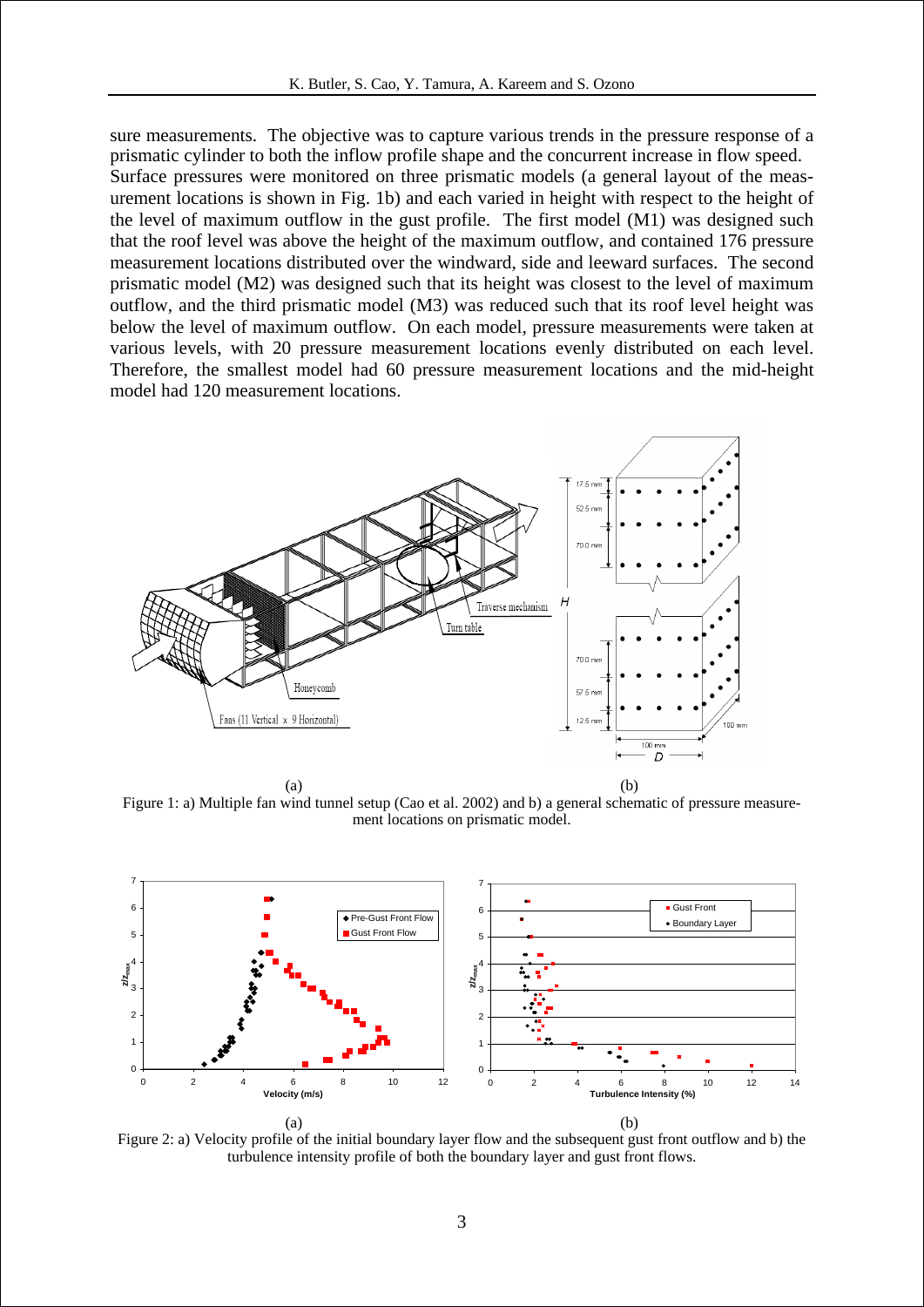In each test case presented, the velocity variation at the height of maximum outflow between the boundary layer condition and the gust front condition remained fixed and was approximately 7m/s. Each model was subjected to the same, repeated time history of flow conditions and the angle of attack of each model was varied between  $0^{\circ}$  and  $45^{\circ}$ . The mean flow profile and the turbulence intensity profiles of both the boundary layer and gust front flow conditions are presented in Fig. 2a and 2b, where *z* is the height above the surface and *zmax* is the height at which the maximum velocity occurs.

Statistics for the mean profile and turbulence intensity were assessed in the time periods before and after the flow acceleration/deceleration, thus the transient segment is not included. The mean gust front outflow exhibits the characteristic "nose" shape in the near ground region and matches the existing flow regime at the boundary layer height, one of the methods of velocity assessment presented in the GFF framework. The higher turbulence intensity values occur within the region of the increasing flow gradients near ground, while only a slight increase is evident above the maximum outflow. Although there are measurements of turbulence intensity profiles in relation to impinging jets and wall jets (i.e. Chay and Letchford 2002, Lin and Savory 2006), used within a similar context, and through some full scale captures of gust fronts and downbursts (e.g. Orwig and Schroeder 2007), there is little information regarding the full behavior of the gust front profile from which to draw accurate comparisons, particularly regarding the turbulence profile or the transient development of the profile.

#### **3 RESUTLS AND DISCUSSION**

Each prismatic model studied was exposed to a gust front like event, where the wind speed was accelerated to induce changes in the flow profile that recreated the profile generated from full scale investigations. In this case, the prismatic models were exposed to a boundary layer flow field before a gust front like profile was induced for approximately 80 seconds ending with the wind speed profile given in the initial flow condition, i.e. the boundary layer flow profile. Fig. 3a shows an example time history of the velocity at the maximum outflow level.



Figure 3: a) Example time history of velocity at maximum outflow and b) cutaway of initial velocity increase.

The scaling of extreme gust events can be based on any number of parameters, e.g. downburst outflow radius or maximum velocity height. In this particular case, the gust scale must be based on the profile shape and the length of the event occurrence. Fujita catalogued various different downburst cases, which can provide a basis for scaling experimental conditions. The downburst profiles examined by Fujita (1985, 1990) identified maximum outflow velocity heights between 30m and 100m and maximum speeds up to approximately 75m/s. Based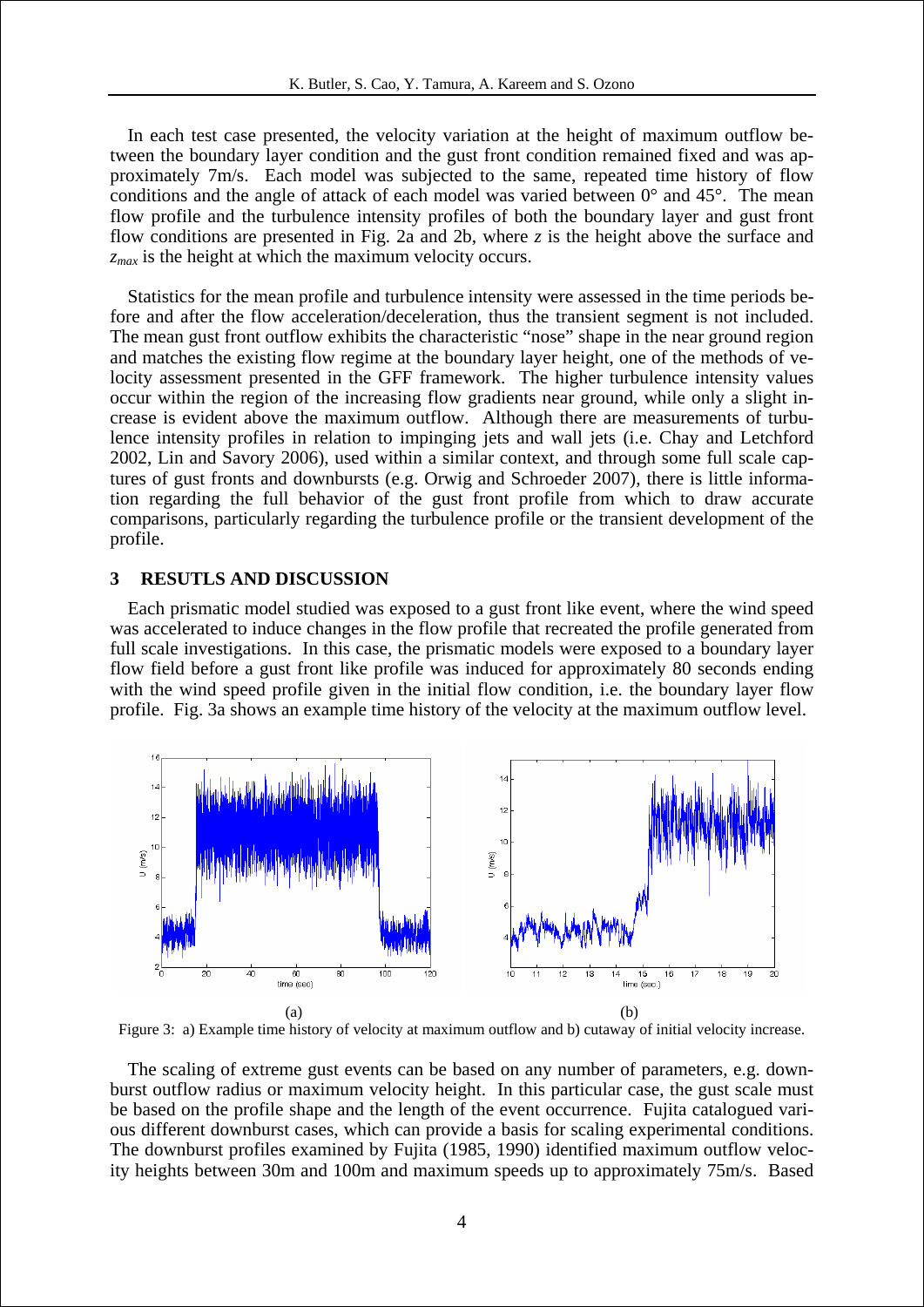on this particular full scale information, length scales linked to the height of maximum outflow produced in the wind tunnel approximately range between 1/120 and 1/400. Velocity scales based on a maximum outflow speed of 11m/s is approximately 1/7, yielding a range of time scales between 1/17 and 1/57. Assuming gust events occur over an interval of 1s to 2s, as presented in this study (a sample time history of which is shown in Fig. 3b, along with a pressure response in Fig. 4b), this represents extreme events lasting 20s to 120s. For comparison, the classic Andrews Air Force Base event in 1983 experienced an increase in velocity from the ambient condition to maximum gust speed occurred within a window of approximately two minutes. However, continued analysis of gust front events will certainly introduce new scaling challenges.

Comparisons of the mean surface pressures within each of the two flow profiles showed variations in both the level of pressure increase and regions of dominant impact. The results for the boundary layer case compare well with other experimental data for tall and low-rise structures (e.g. Surry and Djakovich 1995, Tamura et al. 1997). The mean pressure coefficient on the windward surface of M1, shown in Fig. 4a, indicates a shift in the location of the maximum pressure and an increase in pressures, compared to the initial boundary layer flow, in the lower region of the model surface (where  $\zeta$  is the vertical direction,  $\chi$  is the horizontal direction and  $H$  *and*  $D$  are the height and width of the model, respectively). In the boundary layer flow, the mean pressure coefficients on the side faces were more negative than that experienced in the gust front flow. Similar trends were also observed on the leeward surface. This may indicate a more coherent flow field around the prism surface, considering there was no significant change in the turbulence intensity above the maximum outflow level. Mean pressures on the low and mid-rise structures behaved in much the same fashion as they do around the taller model. Pressure coefficients on the leeward surface were more negative in the boundary layer flow when compared to the gust flow regime over the entirety of the surface, indicating possible suppressed vortex development that generally occurs with square cylinders.



Figure 4: Contours of the mean pressure coefficient on model M1 on (a) windward and (b) side face in both boundary layer (right) and gust front (left) outflows.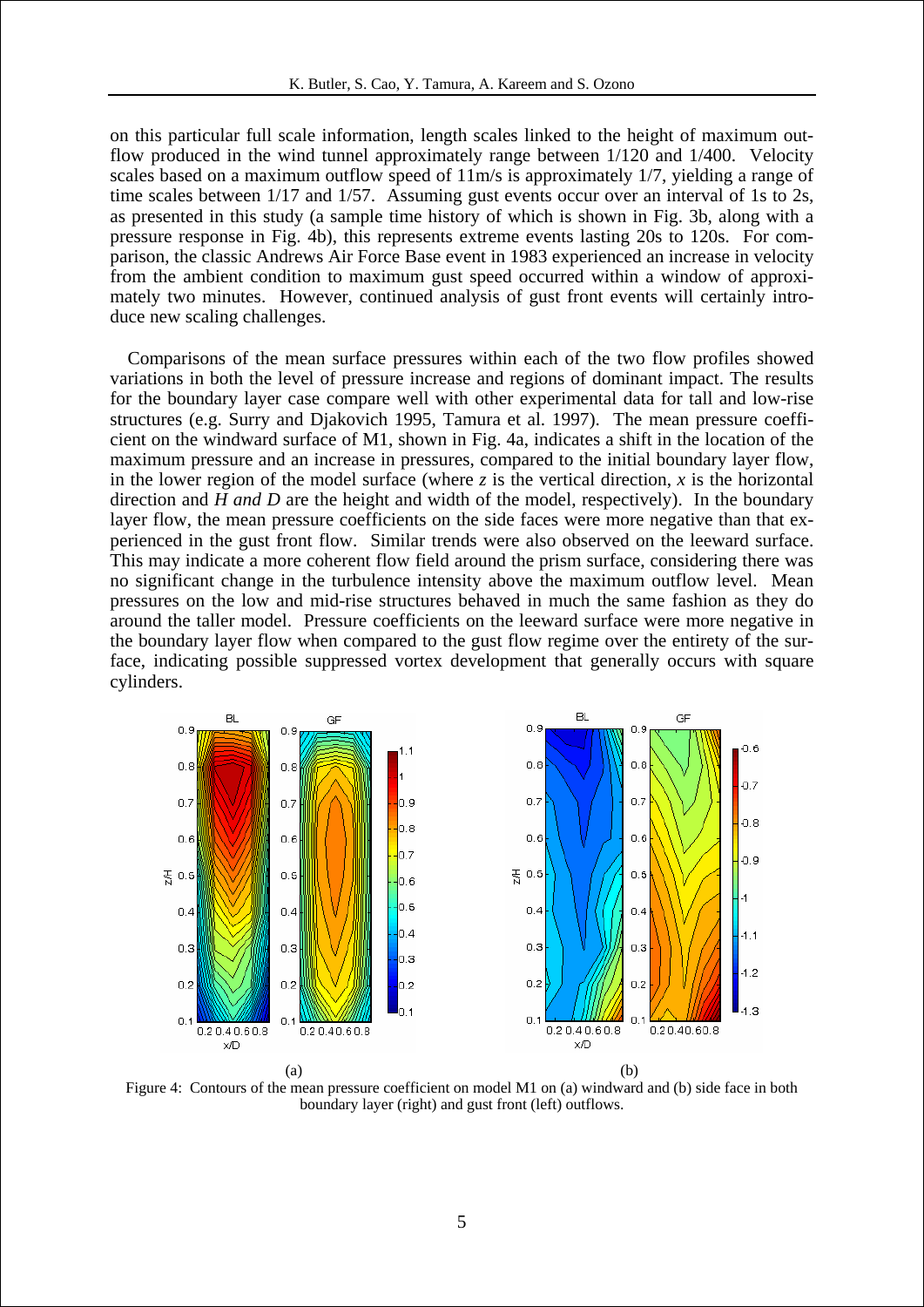

Figure 5: Contours of the RMS of pressure coefficients on model M1 on (a) windward and (b) side face in both boundary layer (right) and gust front (left) outflows.

However, in similar studies regarding gust front flows and their impacts on prismatic models (e.g. Letchford and Chay 2002), it has been identified that the gust event can induce situations where the pressure coefficients achieve an absolute value larger than that given by a quasi-steady estimate. The increase in the pressure coefficients on the side surfaces in the gust flow field, when compared to boundary layer flows for the examined prisms, as well as the concomitant increase in the windward and leeward surfaces, indicates a self-similar nature in the gust front flow profile that exists independently of the approach flow profile.



Figure 6: Contours of the RMS of pressure coefficients on the side faces of (a) M2 and (b) M3 in both boundary layer (right) and gust front (left) outflows.

The RMS of the surface pressure fluctuations on M1, shown in Fig. 5b, indicated decreased variability in the pressure coefficient on the side face when the prism was subjected to the gust front flow than compared to the boundary layer flow. Additionally, the variation in pressure coefficient on the mid-rise and low-rise prisms, shown in Fig. 6a and 6b respectively, did show similarity in the distribution of the RMS of pressures corresponding with the height of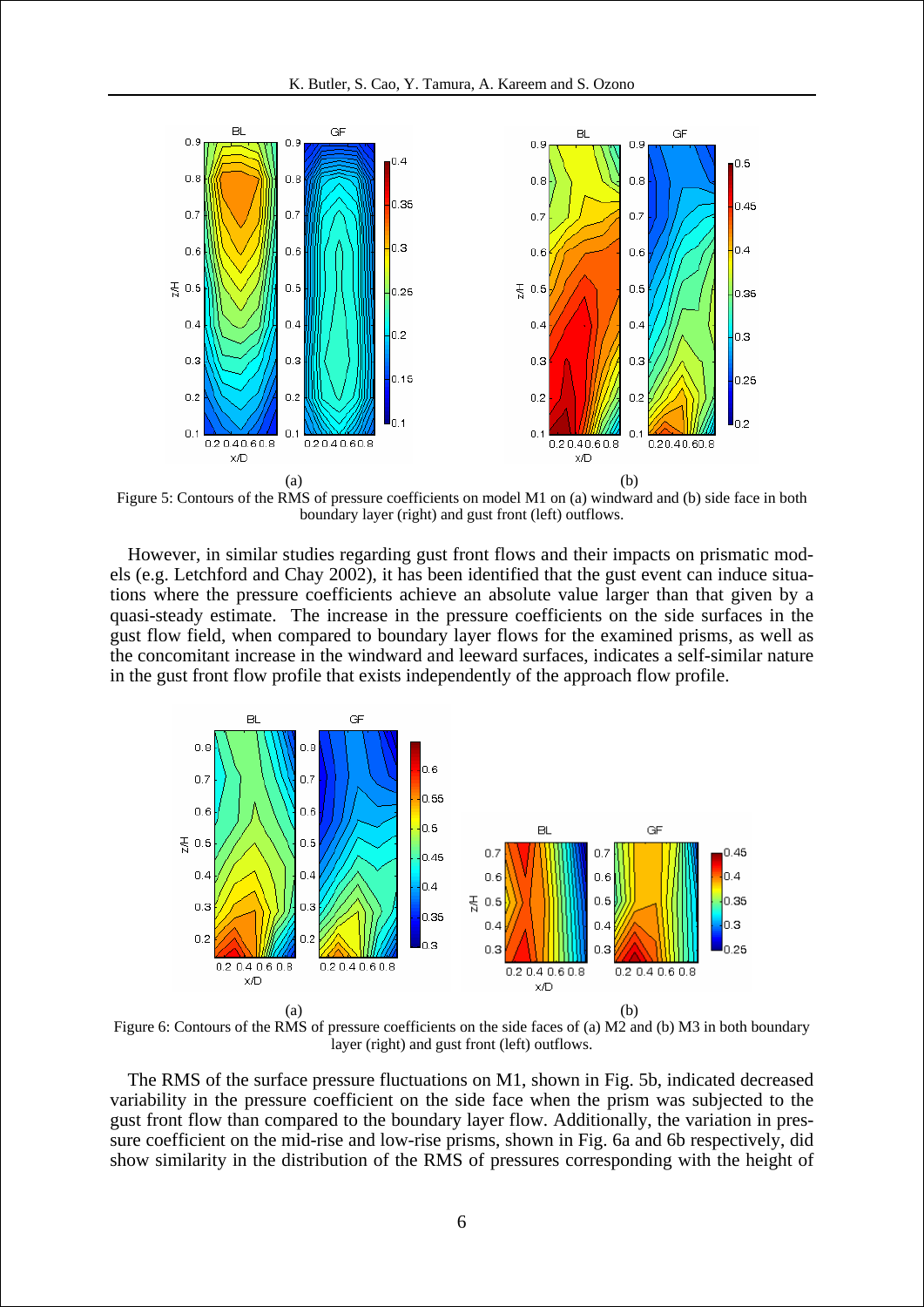the model. The roof level of the mid-rise structure is approximately in line with the height of maximum outflow, and results showed that the mid-rise model had higher pressure coefficient fluctuations on the side face than did that of the high and low-rise models. This could be explained as a result of the nature of opposing gradients in the flow field. The high-rise model experiences both flow gradients, the opposition of which could have a moderating effect on fluctuations on the model surface, and could potentially be responsible for the higher correlations experienced on the side faces. The mid-rise model is subject to the near ground surface velocity gradient, and is indirectly influenced by the opposing velocity gradient not impacted by the model surface. On the other hand, the low-rise model is immersed within the lower half of the velocity gradient and is not influenced by the upper half of the gust front gradient, therefore experiencing lower levels of fluctuations.

Apart from the mean distribution resulting from each profile, the pressure coefficient distribution during the velocity increase reveals more about the impact of the flow structure. Fig. 7 shows the maximum, or minimum, pressure coefficient during the period of accelerated velocity. The windward surface (Fig. 7a) of prism M1 shows two distinct regions of increasing pressure resulting from the dual gradient, while a region of decreasing pressure appears on the trailing edge of the side surface (Fig. 7b) at the height of maximum outflow velocity in the gust profile. The distribution of extreme pressures is altered by the changing flow field, primarily the large velocity gradients which modify the aerodynamics of the surrounding flow.



Figure 7: Contours of the instantaneous maximum / minimum pressure coefficients on the (a) windward and (b) side surfaces of M1 and M2 during the velocity rise period.

Correlations of pressures in the chordwise and spanwise directions reveal distinctions regarding both the prism height and inflow profile shape. The spanwise correlation taken at the leading edge (Fig. 8a) indicates that the gust front outflow decreases the level of correlation over the height of the structures, though the level of which is dictated by the prism height. Correlation measures taken along the trailing edge (Fig. 8b) when compared to those taken on the leading edge, show that the subsistence of correlation measures in the gust front flow do not occur, as values decrease more rapidly for prism M1 when compared to the smaller prisms. It is interesting to note, however, when moving from leading edge to trailing edge, that spanwise correlations for the mid and low-rise prisms show that the values for the gust front flow become larger than those of the boundary layer flow at the trailing edge. The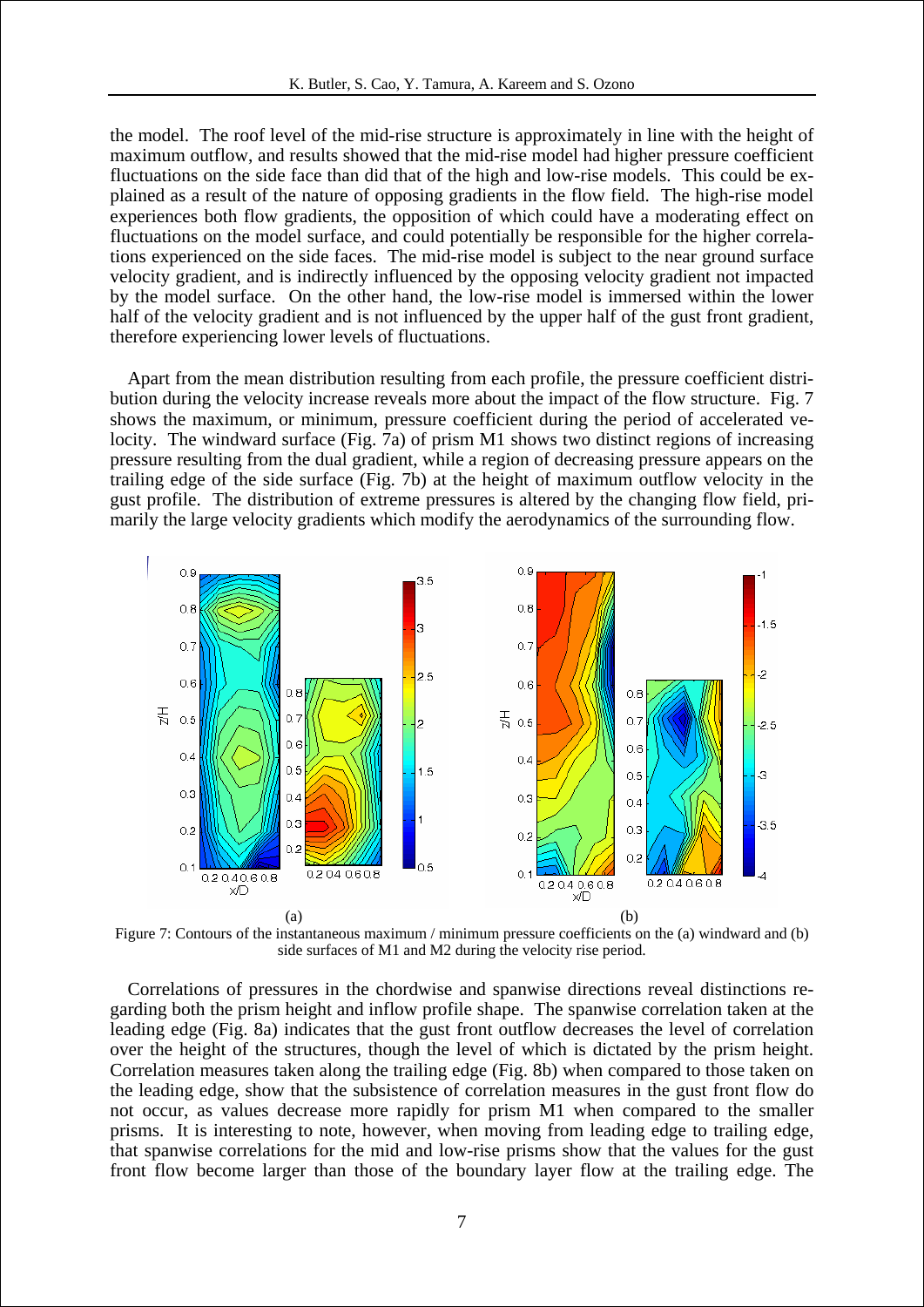marked difference in the correlations of M1 over the height is indicative of the differing velocity gradients that are experienced.

Similar plots of the chordwise correlation taken at mid-level height, shown in Fig. 9a, on each model prism shows higher correlations for the gust front profile, compared to the boundary layer profile, for M1 than for M2 or M3, where the gust profile correlations are lower. This again may indicate that the large scale flow structure is more coherent within the gust front flow field. Additionally, the spanwise correlation of the profiles along the center line of the windward surface shows that the gust flow profile has a negative correlation in the lower portion of the profile, indicating an opposing flow structure derived from the dual gradients in the flow profile.



Figure 8: Correlations in the (a) spanwise direction along the leading edge and (b) in the spanwise direction along the trailing edge on prism side face.



Figure 9: Correlations of pressures taken in the (a) chordwise at mid level height and (b) spanwise along the center line of the windward surface.

Other statistical features, such as the power spectral density (PSD), showed variation in the frequency content at individual pressure measurement locations as result of the changing flow velocity. What is of interest is how the height of the building modifies the frequency component of the resulting flow field as a result of the gust front profile. In similar studies (Butler and Kareem 2007), the effect of turbulence had a spatial evolution with observations from the windward to side face at the leading corner. As mentioned earlier, the height wise dual gradient nature of the flow field has the potential of inducing dual natured effects within the sur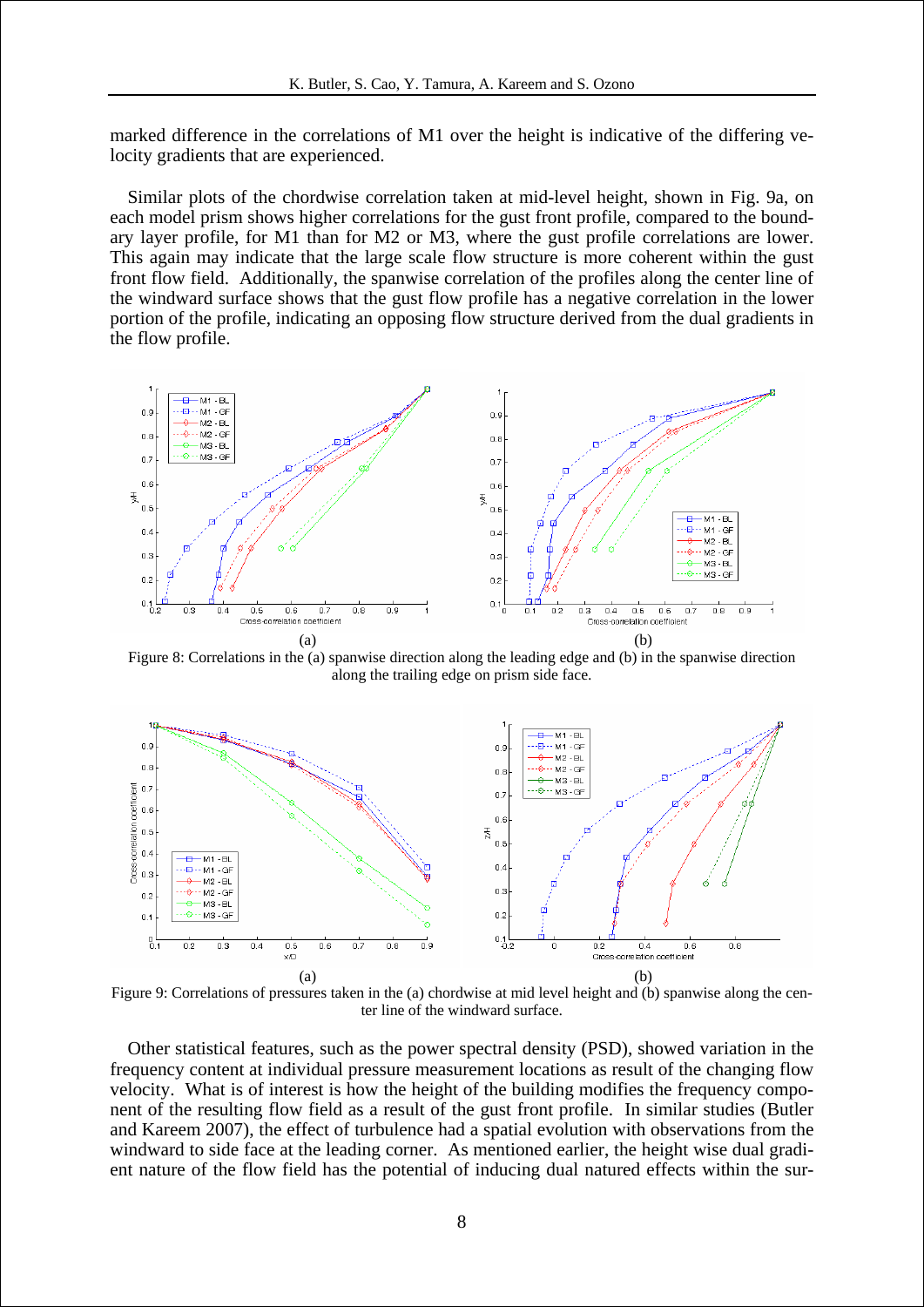face pressure regime developed by the existing boundary layer flow. The PSD at mid-level height in the high-rise model, making observations from the leading edge to the trailing edge, shows a peaked nature that becomes more defined with the increasing velocity. There is no shift in the non-dimensional frequency, possibly indicating that the gust front flow profile does not directly change the vortex development around the prism, but that it may be a transient factor.

Comparing the frequency profile of the high-rise structure with that of the mid-rise structure, it is observed that the frequency content changes in much the same manner, though with less relative energy. In addition, the low-rise model has markedly less energy than the taller two models in either flow regime, as development of any stable flow structure is muted with the truncated prism length.



Figure 10: PSD of mid-level pressure measurements on the leading edge and side face for (a) M1, (b) M2 and (c) M3.

Examination of global forces, such as lift and drag, offer more intriguing results. The drag and lift force coefficient generated by the tallest prismatic model, a time history of which is shown in Fig.11a and 12a respectively, reveals no obvious impact in the intensity of either drag or lift due to the changing inflow field. A probability distribution for each force component shows normally distributed lift and a positively skewed distribution for drag. The time history of drag shows a slightly higher shift in the mean value for the boundary layer flow condition, indicating that the gust inflow profile potentially moderates the level of suction on the leeward surface, as well as the level of spanwise vortex formation.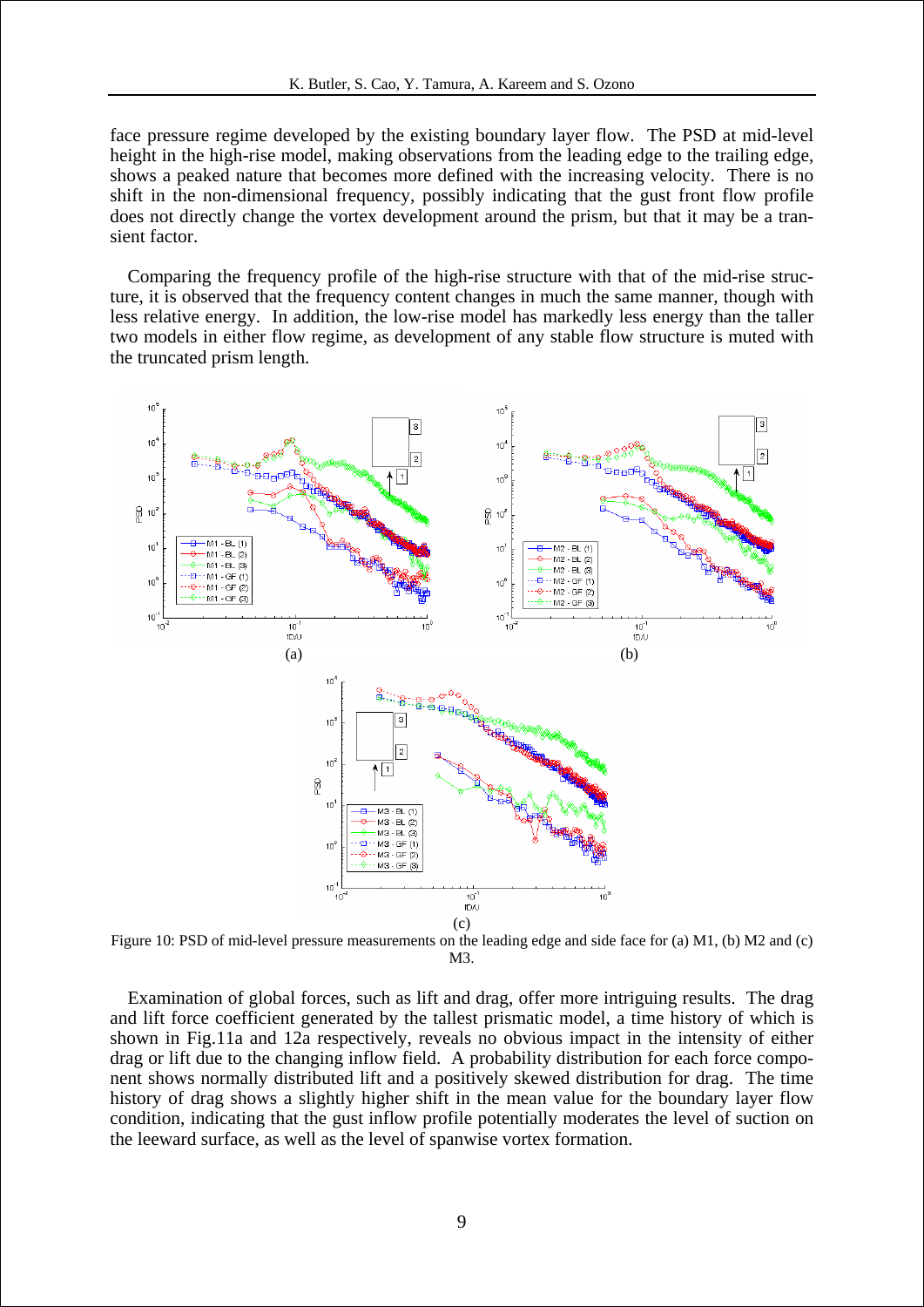The corresponding wavelet scalograms for the drag and lift time history, shown in Fig. 11b and 12b respectively, reveals frequency content changes, primarily as a result of the changing flow speed. What is interesting to note is that the intensity of the wavelet scalogram for the lift force coefficient decreases once exposed to the gust front profile flow, compared to the boundary layer flow at the beginning and end of each experimental run. Since the intensity of fluctuating lift was not impacted by the changing flow profile, though the wavelet intensity was comparatively reduced, it is estimated that a broader range of frequencies was introduced with the gust front profile. Additionally, there is no identifiable frequency content in the scalogram at the instant of flow acceleration or deceleration, possibly due to the inability of the surrounding flow field to instantaneously adapt to the change in velocity and profile shape.



Figure 11: (a) Time history of the drag coefficient for M1 and (b) corresponding wavelet scalogram.



Figure 12: (a) Time history of the lift coefficient for M1 and (b) corresponding wavelet scalogram

Comparing wavelet scalograms for the resulting forces on various prisms, there is a particular trend that becomes apparent in two instances. In both the case of resulting drag and lift behaviors, the occurrence of dominant wavelet scalogram energies occurs before and after the boundary layer flow profile is shifted to the gust flow profile shape. It is worth noting that the turbulence intensity of the gust front inflow profile above the maximum outflow level remains at similar levels, while exhibiting an increase below this level for the gust front flow. It is possible that the turbulence encountered by the model at the lower heights, below the maximum outflow, may impact the level of organized structure development needed for stable vor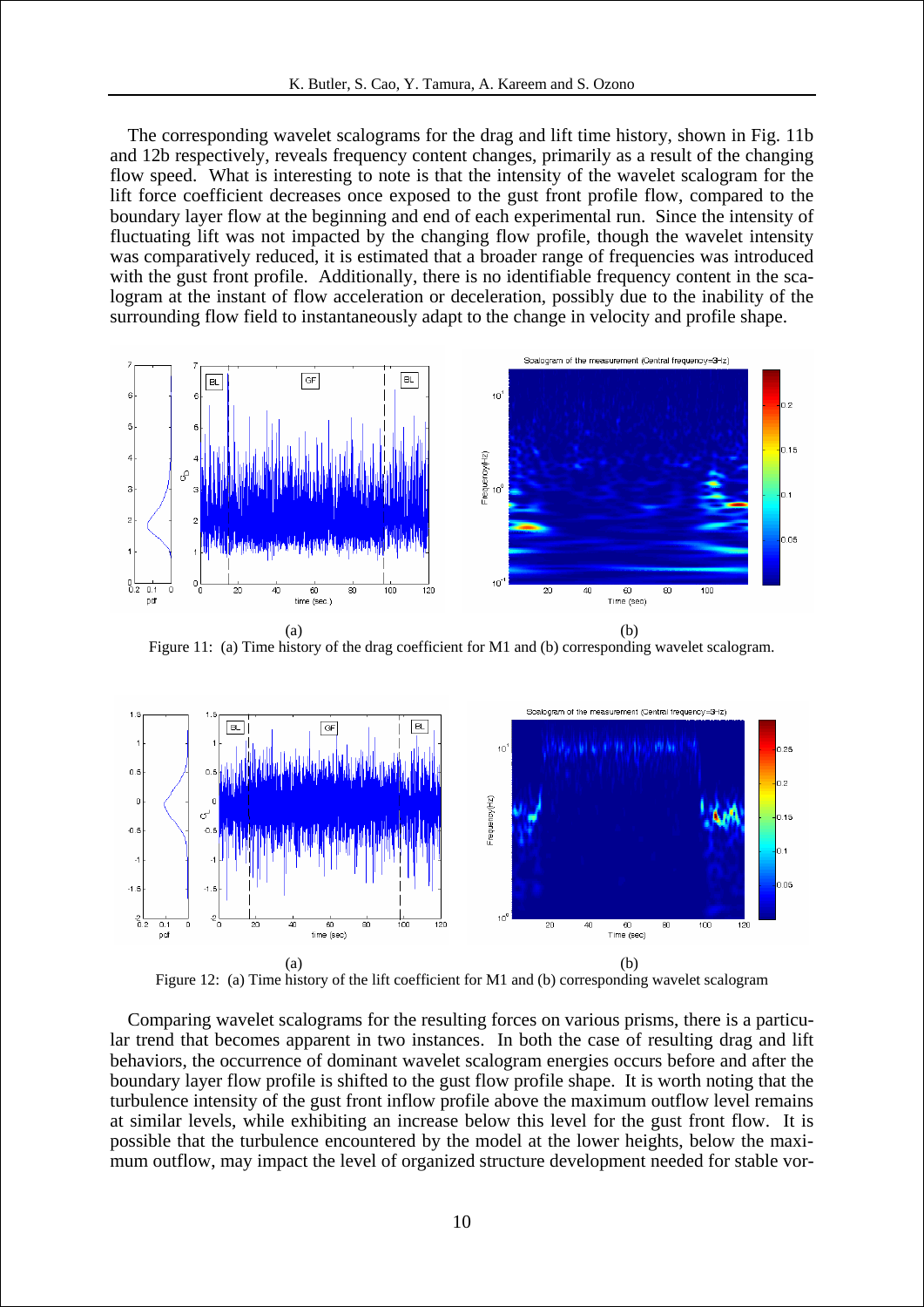tex shedding over the prism length and the sustenance of frequency contents during the gust front profile flow.

In order to understand the impact of a non-stationary process, different techniques are required beyond traditional stationary analysis schemes. A short-time correlation analysis was performed to uncover the short time behavior of the system. Fig. 13 shows the correlation between two pressure measurement locations on the side face at mid-level height (13a) and the correlation between the oncoming flow and a pressure measurement on the leeward surface (13b). Higher correlation coefficients occurred during the instances of accelerated/decelerated flow. By comparing global attributes, such as lift, and local features, it is apparent that the gust front flow field induces higher correlation of pressures around the model surfaces during significant flow changes, and that the changed flow field also reduced the global pressure impact. Expanding from this, the higher global correlations during the velocity acceleration may attribute to the fact that there are no major frequency contributions during this exchange.



Figure 13: Correlation of a) surface pressures along the side face at mid-level height and b) between the oncoming flow and rear surface pressures.

From global trends to temporally localized behavior, wavelets can again prove useful in uncovering instantaneous behavioral trends in an event. Early research on impulsive flows around circular cylinders (Sarpkaya 1966) showed evidence of a peak in the drag force estimate above the steady state level after the initiation of a transient event, while more recent work has highlighted changes in the drag force frequency content (Matsumto et al. 2007) for rectangular prisms as well. Fig. 14a and 14b shows zoomed wavelet scalograms of the drag and lift force coefficients respectively, within a 10 second window around the instant of the velocity increase in the gust front flow field occurring on prism M1. In the zoomed wavelet scalogram of the lift coefficient, Fig. 14b, over the velocity increase event, it is noted that the frequency tends to change with the increase in speed, as shown in the time history in Fig. 3a, and this occurs in both the pre and post-gust front events. However, the corresponding drag force coefficient wavelet scalogram, Fig. 14a, shows a brief appearance of two peaks in frequency, similar to that indicated in Fig. 14c observed by Matsumto et al. 2007, occurring just after the velocity change has reached its steady state level. It was concluded that such a shift was the result of a brief change in the vortex development process (Sarpkaya 1966), though the extent of those changes may be muted in this case considering that there was a preexisting flow which established a stable vortex development regime and it can be further influenced by other turbulence variations primarily resulting from the dual gradient profile. The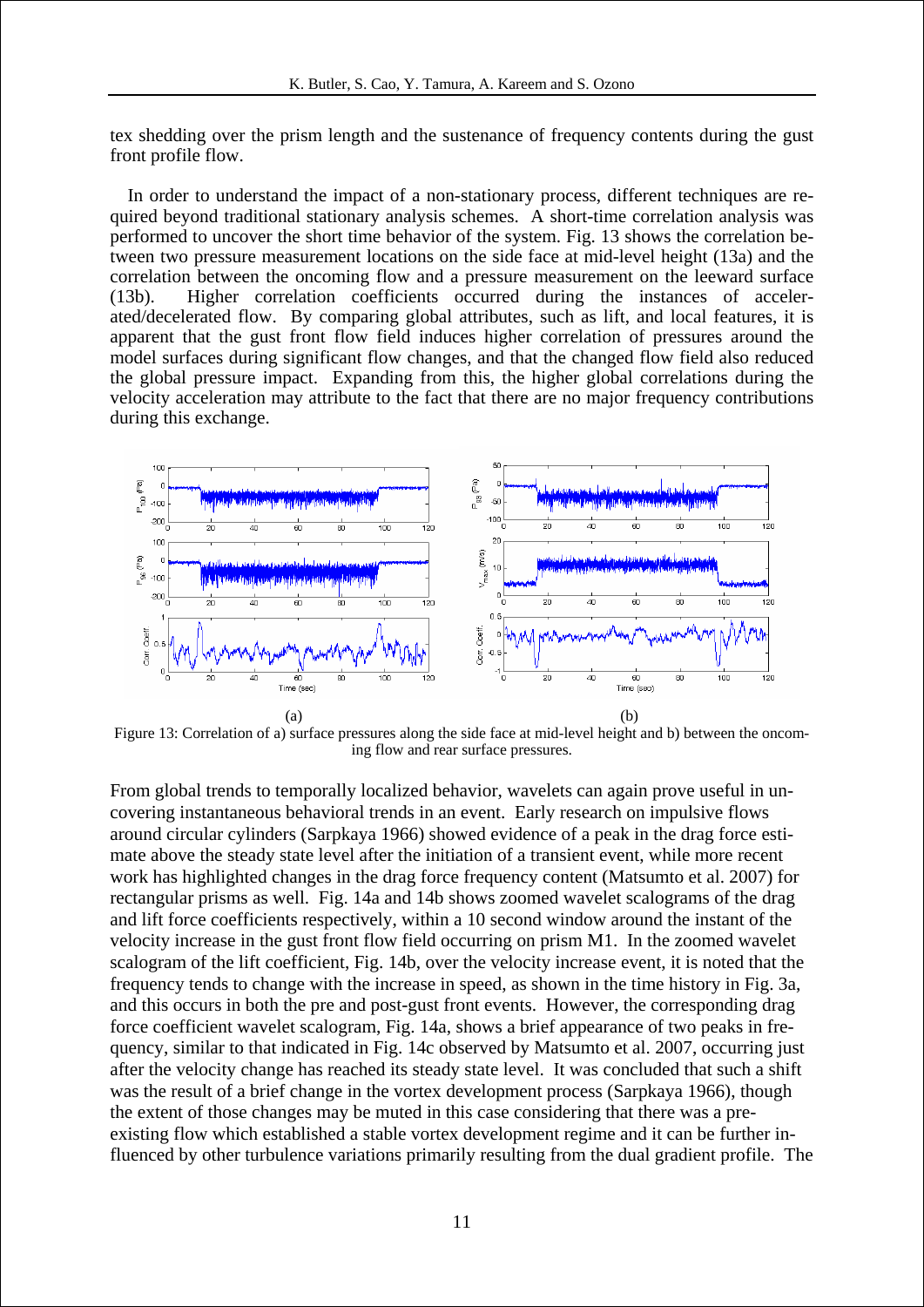higher intensity content of frequency in the boundary layer flow field compared to the gust front field does suggest that stable vortex development is dependent upon the approach flow topology.



Figure 14: Temporally localized wavelet scalograms of (a) drag force coefficient, (b) lift force coefficient at the instant of gust velocity increase and (c) wavelet scalogram for drag force on a prismatic cylinder with  $B/D = 1.0$ (Matsumto et al. 2007).

For angles of attack beyond 15°, there is little information that can be derived from the frequency domain. As in the case of boundary layer flow (Butler and Kareem 2007), angles of attack beyond approximately 30° have the effect of diminishing the spectral content of the shedding frequency. As shown in Fig. 15, the frequency content for the lift force coefficient is dramatically shifted once the prismatic model is oriented beyond a  $0^{\circ}$  incidence. There are spectral peaks that remain for the 15° incidence angle, while no dominant frequency component occurs at 30° and 45° incidence.

Assessment of the larger scale flow structure was investigated through the use of cospectral analysis. The co-spectra between pressure measurement locations on M1 in both the spanwise and chordwise directions were examined. Fig. 16a shows the normalized co-spectra between measurement locations along the leading edge of the side face in the spanwise direction during exposure to the boundary layer type profile. Fig. 16b shows similar information for measurement locations exposed to the gust front flow field. In both cases, the dominant frequency content exists nearest the presumed Strouhal value for the prism. Although conventional co-spectral analysis does not portray the time dependence of embedded correlations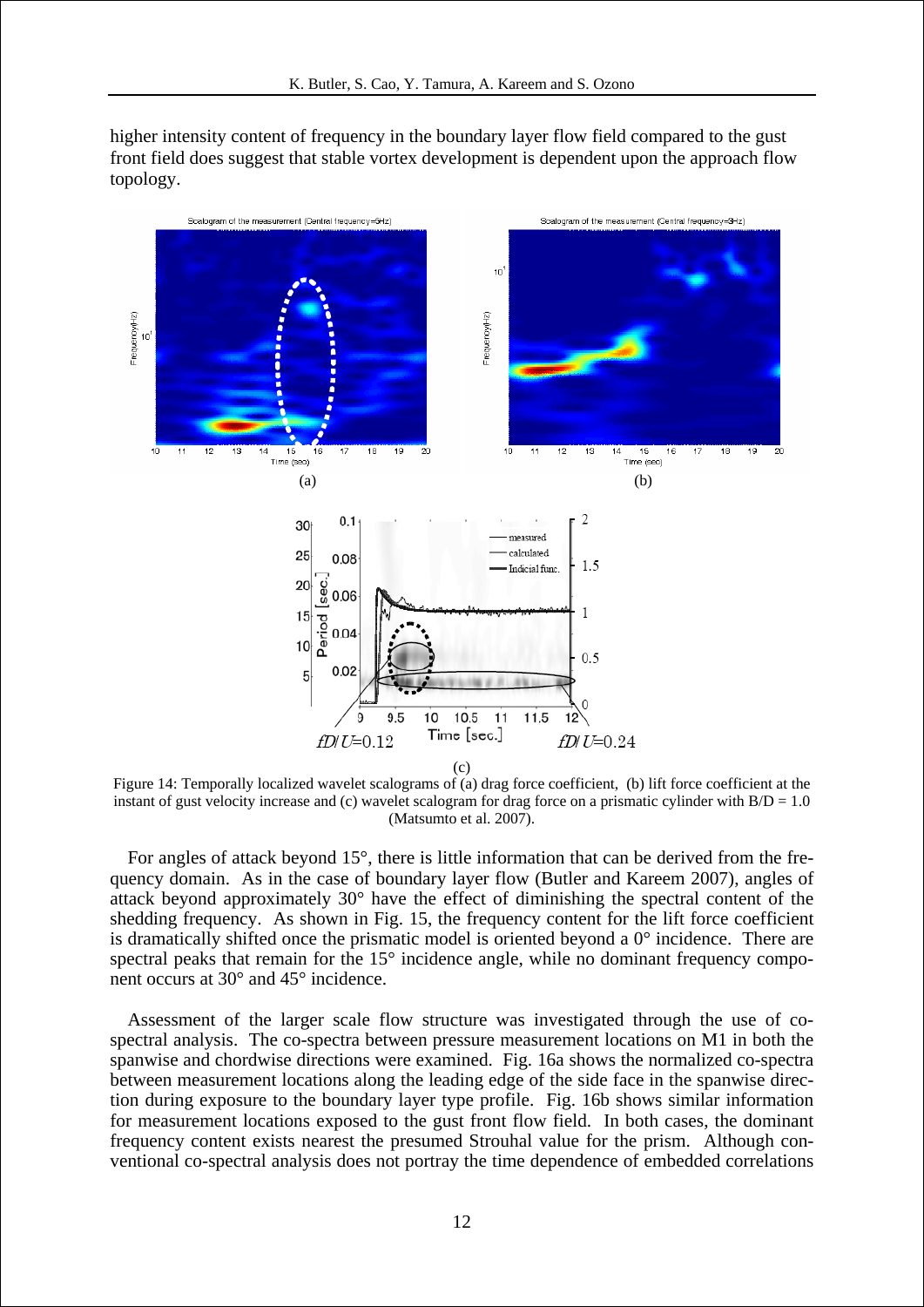in the pressure field, it is interesting to note that the co-spectral content during exposure to the gust front flow shows more focused content at the Strouhal value when compared to the same content resulting from the boundary layer flow field.



Figure 15: PSD of the lift force coefficient for prism M1 at varying angles of attack.



Figure 16: Co-spectra of pressure measurement locations in the spanwise direction along the leading edge due to exposure to the (a) boundary layer flow field and (b) gust front flow field.

Wavelets, similar to those used to examine drag and lift coefficients, were also used to investigate local variations in the dominant frequency content of pressures in time. In this analysis, wavelets were used to examine changes in fluctuating surface pressure frequency. Wavelet co-scalograms were used to identify common frequency content between pressure measurement locations as a function of time, and as a function of the pressure measurement location varying in downstream distance along the side face, at various levels. Fig. 17a shows the wavelet co-spectra for two adjacent pressure locations on the side face (separated by 2 cm.), in the chordwise direction, at midlevel starting at the leading edge. Higher intensity bursts occur intermittently throughout the duration of the gust front profile exposure, and these bursts occur through a range of frequencies with dominant peaks centered on the same frequency as that noted in the lift force, observed in Figure 12b. Similarly, Figure 17b shows a similar wavelet co-spectra between pressure locations at the leading and trailing edge (separated by 8 cm.) on the side face. In this case, the intermittent bursts of frequency occur at the same dominant frequency as noted in Figure 17a, with slightly less intensity in other frequency ranges. It is interesting to note that given the level of velocity fluctuations during the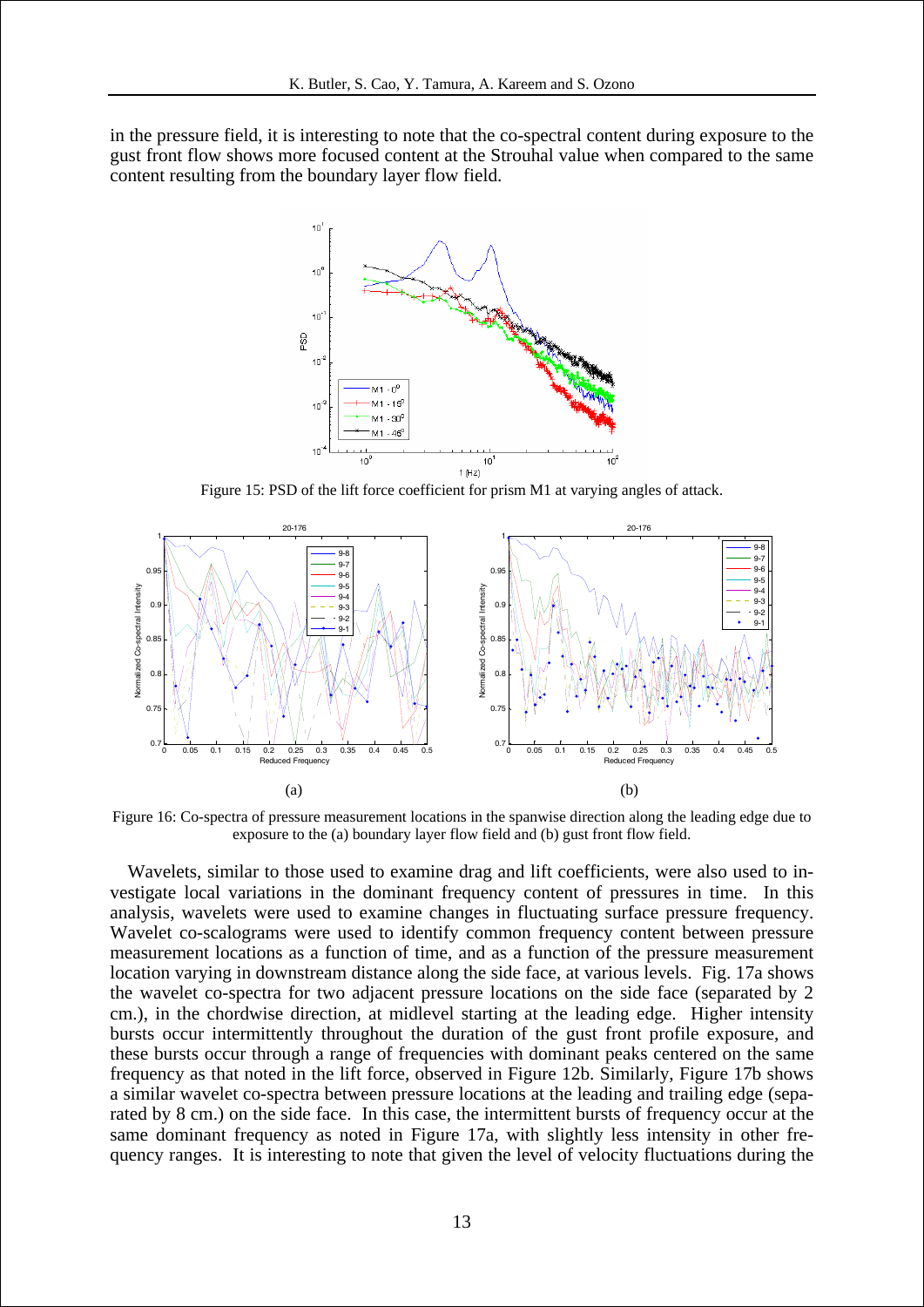gust front event, compared to that at the beginning and end of the time series, there are prominent similarities in the frequency content of surface pressures even with an increase in the separation between the points examined. However, there is more intense frequency content when observing the resultant forces, lift force in this case, within the lower velocity flow events before and after the gust front. This observation highlights the peculiarities between the integral pressure fluctuations and the global force, which are being further examined to better understand the interaction of gust front flow topology with the prismatic shape.



Figure 17: Wavlet Co-scalograms between pressure measurement locations at mid-level height with x/d separation of a) 0.2 and b) 0.8 (with central frequency of 3Hz in both cases).



Figure 18: a) 3-dimensional wavelet scalogram generated in the spanwise direction along the leading edge and b) caricature of idealized flow structure resulting from gust front flow.

To assess the nature of the time-frequency variations in surface pressure within a spatial context, scalograms were analyzed at critical points, such as leading and trailing edge corners. Data was organized using a 3-dimensional representation of the wavelet scalogram, where the scalogram was generated for each surface measurement in the spanwise direction and interpolated connections between corresponding values of intensity were drawn. Fig. 18a demonstrates the multi-dimensional wavelet scalogram along with a caricature of gust front type flow field as it wraps around a prism. This allowed for a spatial view of the scalogram energy, to uncover where and when particular frequency contents appeared or ceased to exist.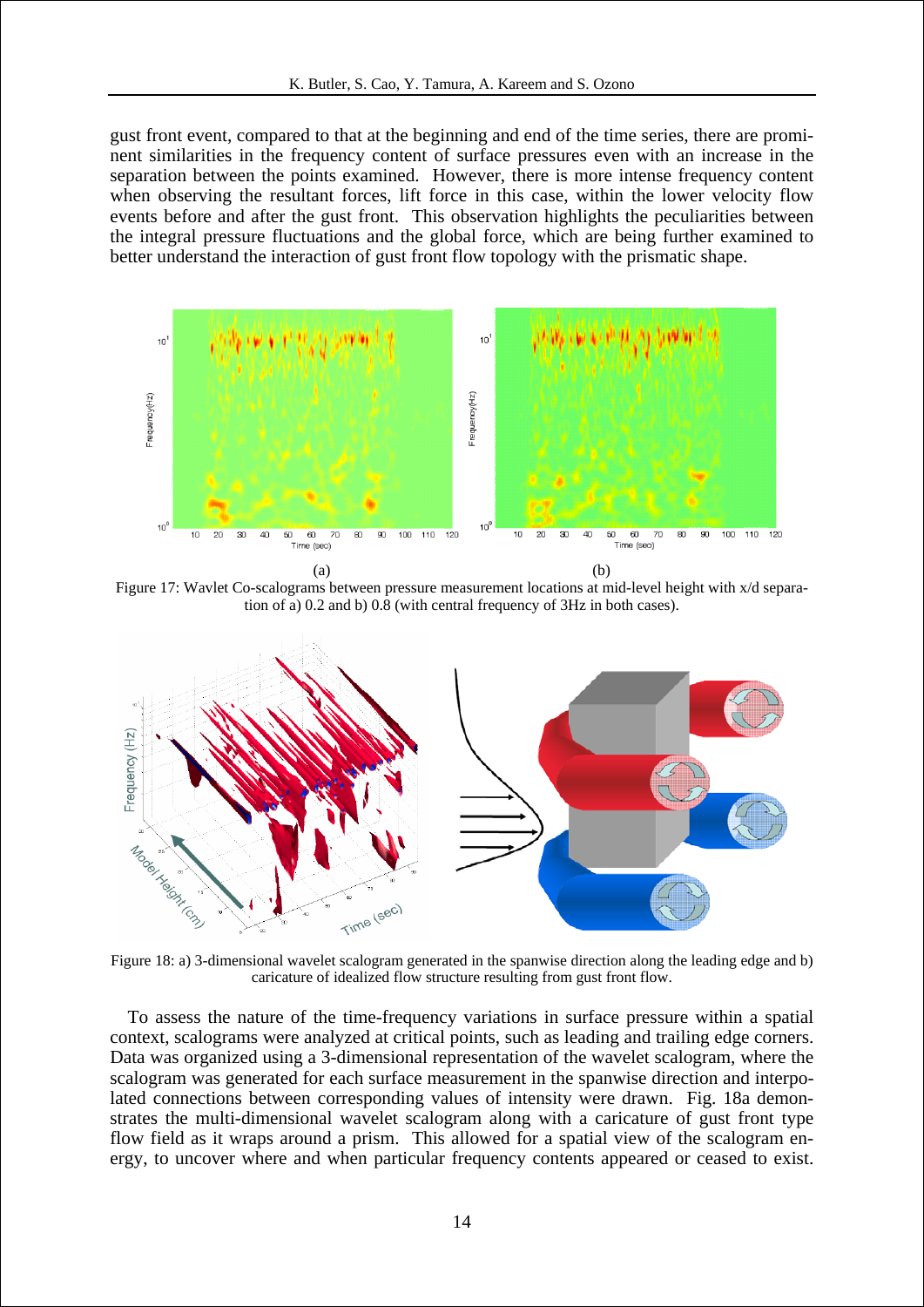This representation is aimed at examining the wavelet scalograms to uncover possible transient flow structures, as indicated in Fig. 18b, such as zones of flow separation and rotation where horseshoe type vortices, typical of near surface flows, develop as a pair of contrarotating vortices possibly as a result of double flow gradients in the oncoming profile. During exposure to the gust flow profile, intermittent high frequency pressure zones, associated with the increased velocity, at the leading edge appear over much of the prism height, while brief low frequency regions appear over the lower height levels. The dual vortex structure may be identified through these low frequency zones, and further refinement of the wavelet scaling could reveal the corresponding zones at the higher levels. This multi-level wavelet scalogram may serve as a critical tool to delineate transient spatio-temporal structures in the pressure field.

## **4 CONCLUSIONS**

A fundamental study aimed at delineating the kinematic and transient effects of variations within the boundary layer flow field on the surface pressures of prismatic models is presented. A multiple fan wind tunnel was employed to simulate a transient gust front flow field with changing flow profile shape. Surface pressures were examined on a suite of prismatic models, capturing transient changes within the flow field. The results of this experiment were examined through traditional statistical methods, and more recent analysis techniques that involve time-frequency domain realizations. It was noted that the correlation of surface pressure around the model surfaces was markedly higher during the flow field acceleration, and the surface pressures extremes revealed characteristics driven by the dual flow profile gradients, compared to the synoptic boundary layer flows before and after, while wavelet scalograms showed marked differences between the typical boundary layer flow field and the gust front profile. Further analysis of these experiments will continue mapping the effects of the gust front flow on the surrounding flow field within a spatio-temporal context.

### **ACKNOLWEGEMENTS**

The authors would like to thank University of Miyazaki and the Center of Excellence: Wind Effects in Urban Areas and the Global Center of Excellence: New Frontier of Education and Research in Wind Engineering at the Tokyo Polytechnic University for participating in this collaborative effort, as well as NSF Grant CMS 03-24331.

## **REFERENCES**

- [1] L. Twisdale, P. Vickery, Research on thunderstorm wind design parameters, *Journal of Wind Engineering and Industrial Aerodynamics*, 41 (1992) 545-556.
- [2] M. Chay, C. Letchford, Pressure distributions on a cube in a simulated thunderstorm downburst – Part A: stationary downburst observations, *Journal of Wind Engineering and Industrial Aerodynamics*, 90 (2002) 711-732.
- [3] P. Sarkar, F. Haan, V. Balaramudu, A. Sengupta, Laboratory simulation of tornado and microburst to assess wind loads on buildings, *ASCE Structures Congress*, May 17<sup>th</sup>-19<sup>th</sup>, 2006, St. Louis, MO, USA.
- [4] W. Lin, E. Savory, Large-scale quasi-steady modeling of a downburst outflow using a slot jet, *Wind and Structures*, 9 (2006) 419-440.
- [5] K. Butler, A. Kareem, Physical and numerical modeling of downburst generated gust fronts, *Proc. 12th International Conference on Wind Engineering*, Cairns, Australia, July 1-6, 2007.